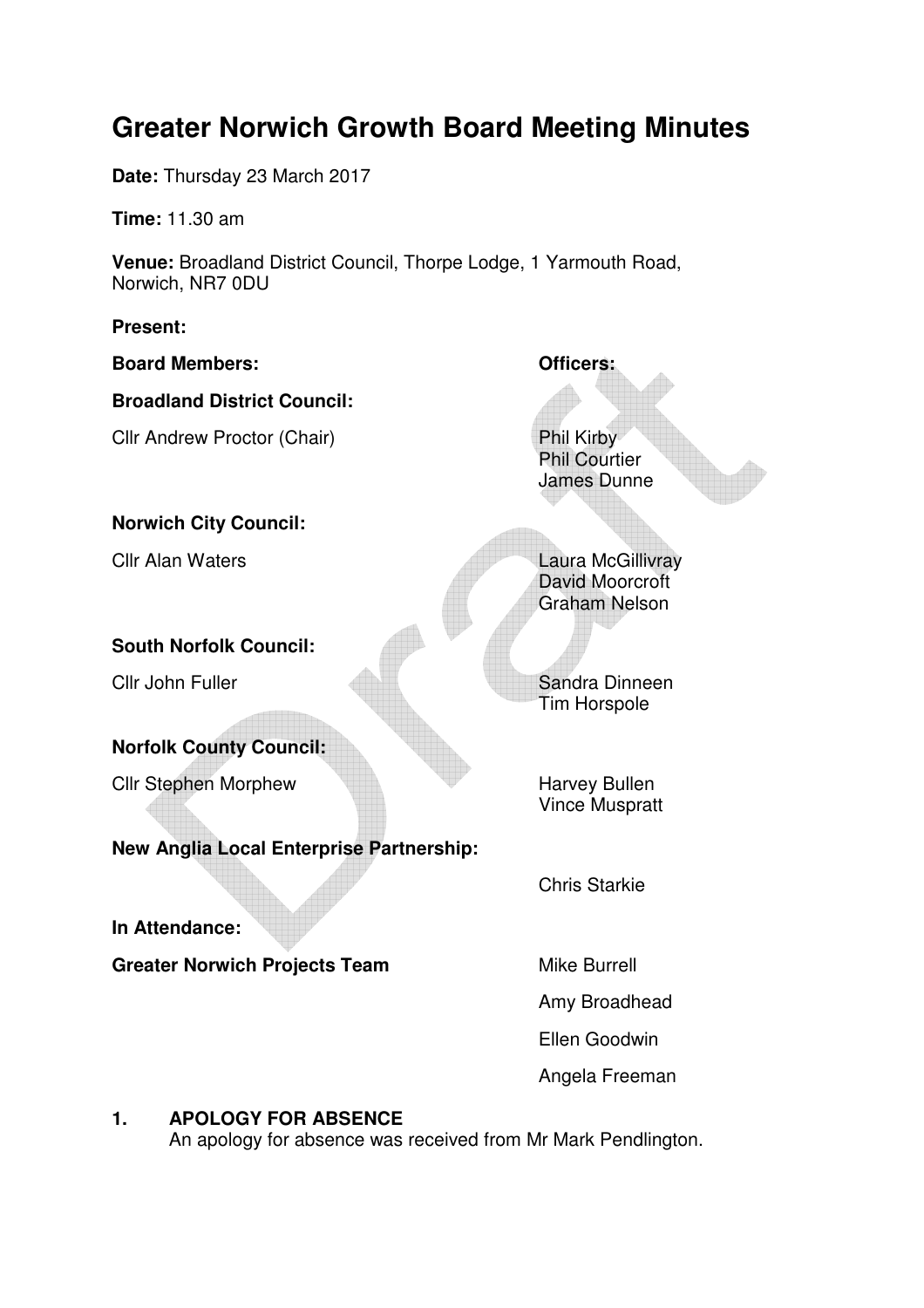#### **2. MINUTES**

The Minutes of the meeting held on 24 March 2016 were approved as a correct record.

#### **3. CHAIR HANDOVER**

Mr A Proctor, Broadland District Council, was appointed to the position of Chairman of the Board.

#### **4. NOMINATION OF THE VICE-CHAIR**

Mr A Waters was appointed to the position of Vice-Chairman of the Board.

## **5. CITY DEAL UPDATE**

Chris Starkie, Managing Director of the New Anglia Local Enterprise Partnership, gave a presentation on the City Deal and the work being done to improve the skills of the workforce in Norfolk.

Much of the business support element of the Norwich City Deal was focused on skills. The New Anglia Skills Board had been in place since February 2014 and included representatives from industry, skills providers and local authorities. The Board played a role in allocating funding, as well as maintaining data and intelligence.

One of the main strands from the City Deal was improving employer engagement with young people and in particular breaking down the barriers between schools and business.

To address this issue the LEP and the Government's Careers and Enterprise Company had established the New Anglia Enterprise Adviser Network, which allocated a volunteer business person to a school to support their interaction with business.

Another initiative was the Employer Training Incentive Pilot, in which 800 employers had taken part and 3,000 grants had been provided to invest in upskilling more than 2,500 employees.

A significant challenge faced in skills provision was being responsive to the needs of businesses, as too often courses were established based either on available funding or their popularity, which made it hard for niche courses to become established.

The Skills Deals programme was designed to address this and promote higher level training to be provided. Areas where this had been successful were with welding and renewable energy.

Other examples of the work being carried out were; a new construction skills centre at Easton College funded by the LEP that was teaching students about Passivhaus construction techniques.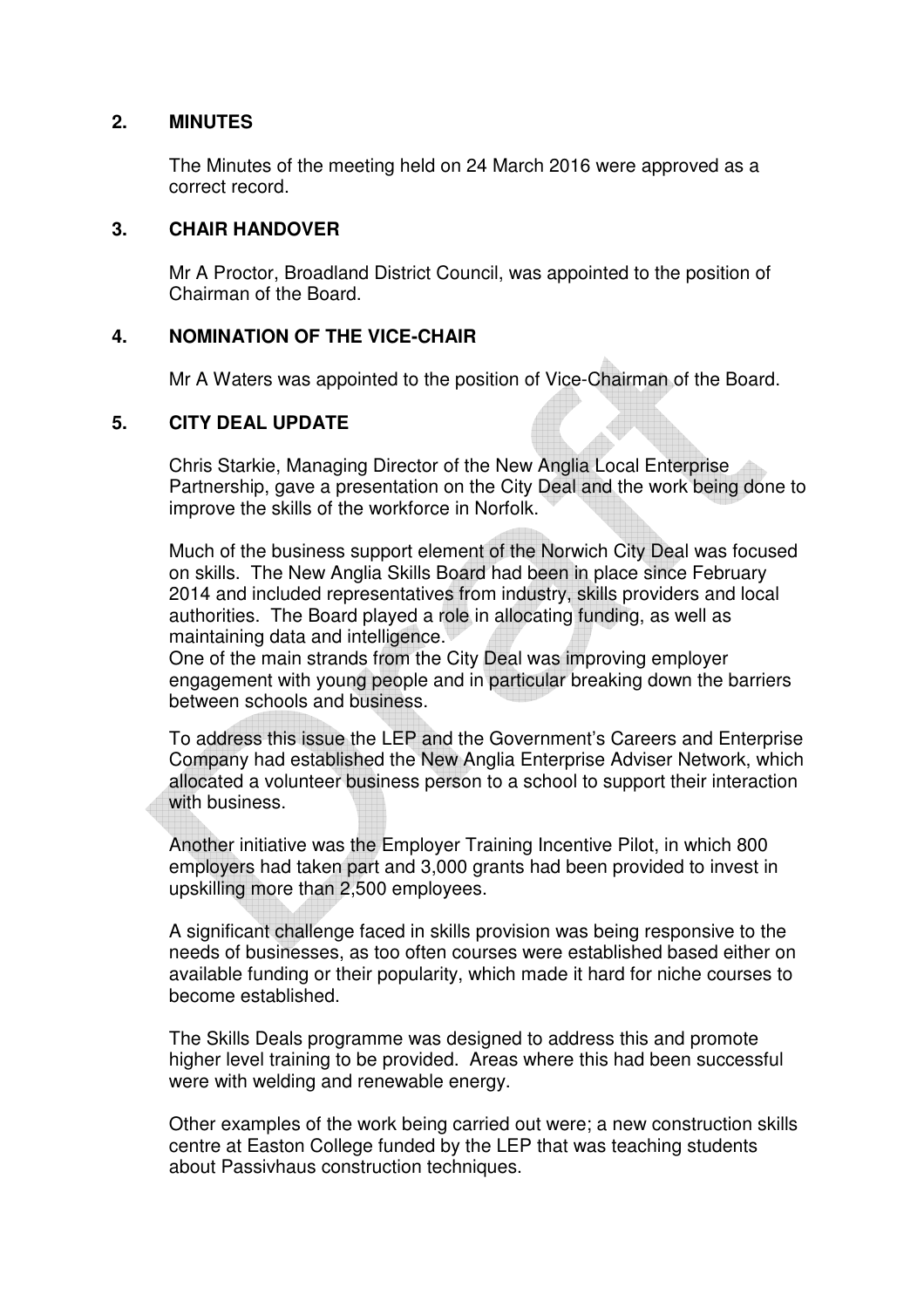A Youth Pledge Marque for employers had also been created to encourage businesses to invest more in their future workforce. To secure the Marque an employer would need to be signed up to the Enterprise Adviser Network and increase their amount of work placements and apprentices on a yearly basis.

So far over 50 companies had been signed up for the Marque.

The LEP skills manifesto aimed for an additional 5,000 apprenticeships by 2019 and already 75 percent of this number had been achieved.

Looking ahead the LEP Skills Board would continue to drive the skills agenda and build on the work it had established to increase the skills of the workforce in Norfolk.

The Board was advised that the GNGB could use its influence to better align Government initiatives and funding and to focus on the opportunities to improve the work being done by the LEP.

Members were informed that the County Council was exploring alternative sources of funding for apprenticeships schemes and the Economic Development Sub-Committee Officers had recently received a report that had identified that up to £150,000 could be available through the European Social Fund to support the delivery of this work from July 2017. The report would be forwarded to Board Members.

It was emphasised that organisations should maintain close contact, so that more effective joint working could be undertaken. For example, the LEP had been unaware of the work being done by district council's with schools through their Early Help Hubs.

The Chairman noted that the GNGB could have a role in facilitating and it would be a suitable forum for the LEP to report to on a regular basis. It was also suggested that a future meeting of the GNGB be held at the Norwich Aviation Academy.

#### **RESOLVED**

that the Board would receive updates on the implementation of the City Deal from the Local Enterprise Partnership on a regular basis.

#### **6. GROWTH PROGRAMME UPDATE**

The report provides an update on the Growth Programme approved to date and the current financial position of the Infrastructure Investment Fund. It also set out the timetable for developing the 2018/19 Growth Programme including the publication of the updated Greater Norwich Infrastructure Plan.

Members were advised that the borrowing from the Public Works Loan Board to help fund the Norwich Northern Distributor Road had been drawn down.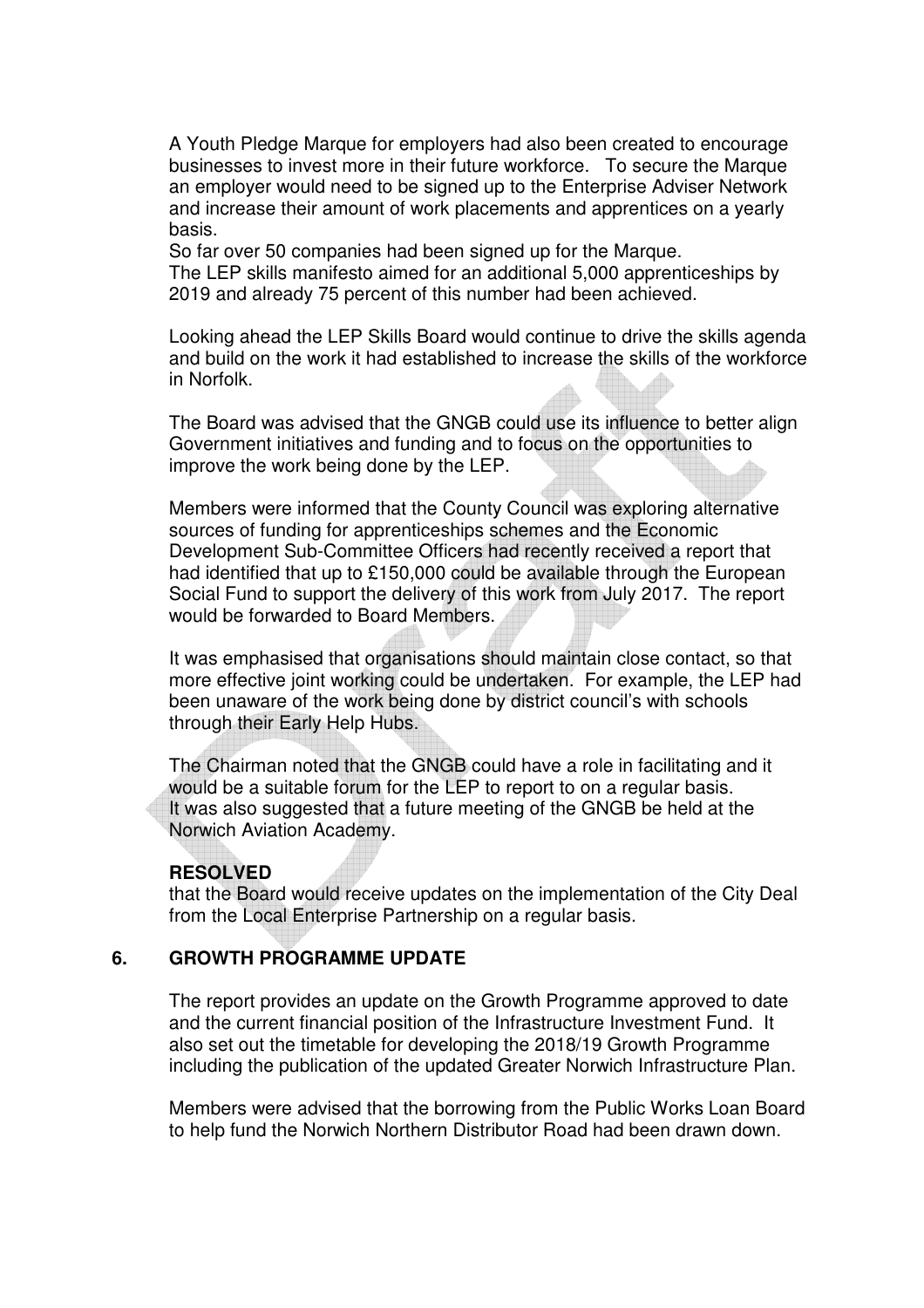Some slippage had occurred for the 2017/18 income/expenditure and projects had been re-profiled accordingly.

# **RESOLVED**

- (i) to note progress on the Growth Programmes approved to date including the project delivery re-profiling approved under delegated decision making by the Infrastructure Delivery Board;
- (ii) to note the current financial standing of the Infrastructure Investment Fund including the borrowing drawdown to date;
- (iii) to note the delivery impact of not having an agreed 2017/18 Growth Programme; and
- (iv) to delegate responsibility of managing the delivery of the Growth Programme, including the development of the 2018/19 Growth Programme, working with Section 151 Officers, to the Greater Norwich Infrastructure Delivery Board.

# **7. HOUSING WHITE PAPER**

The report summarised the Housing White Paper, which proposed significant changes to planning and housing policy that aimed to increase the delivery of new homes. The report also suggested that the GNGB prepare a response to the Department of Communities and Local Government, as well as drafting a paper on the implications for Greater Norwich.

The Board was informed that Norwich City Council was preparing a separate response, as it had a distinct profile as the only local authority with a significant housing stock within Greater Norwich.

A Member noted that the paper's emphasis on opportunities for villages to thrive meant that there would be much more distributed growth across Greater Norwich.

The Chairman also noted that developers would be expected to deliver once they had secured planning permission and that local authorities would be given powers to ensure that they did.

## **RESOLVED**

- (i) that officers be asked to prepare a full response to the Housing White Paper and the related consultation on build-to-rent, building on the "headline" responses set out in Appendix A and paragraphs 6.1 and 6.2;
- (ii) that officers be asked to prepare a piece of work to better understand what the implications of potential changes to the developer contributions system to Greater Norwich might be, in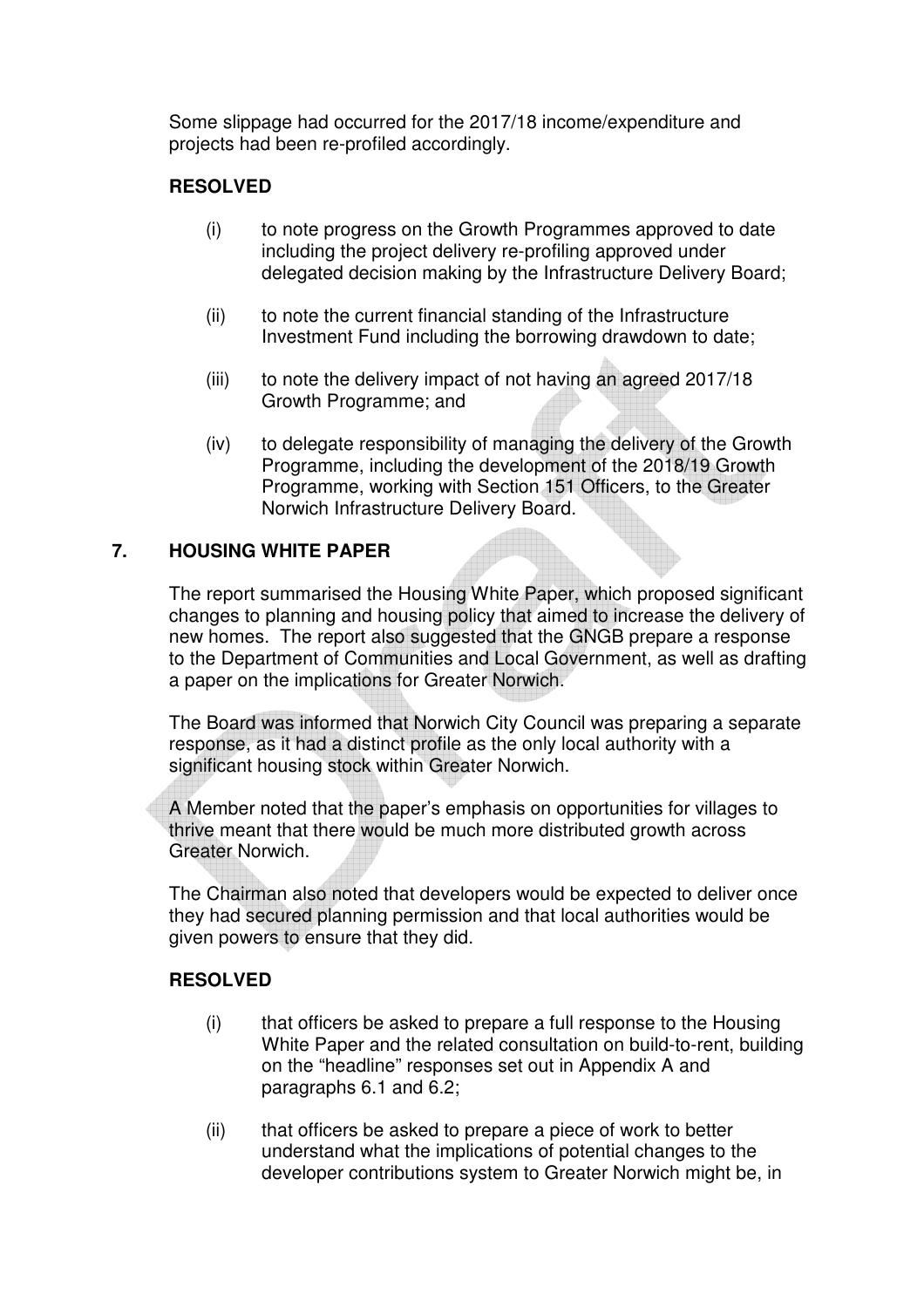particular relating to projected future income (paragraph 3.8);

(iii) that officers be asked to seek further information from DCLG officers about the potential nature of a 'bespoke' housing deal with Government, with Greater Norwich authorities giving the matter detailed and careful consideration (paragraphs 4.4 and 7.7).

## **8. GREATER NORWICH INWARD INVESTMENT ACTIVITY**

The report proposed that Greater Norwich be represented at the 2017 MIPIM UK, following attendance at the event last year.

MIPIM UK was an offshoot of 'MIPIM – the world's leading property marketplace' which was held annually in Cannes, and brought thousands of international property specialists and investors together with promoters of property development projects, including national and local government.

Greater Norwich had been encouraged by the Government to attend MIPIM UK to:

- Raise the Greater Norwich profile within the investment community
- Actively promote inward investment opportunities; and
- Demonstrate the growth ambitions of Greater Norwich to Government

Ministers and senior officials.

Over the course of the event contact was made with nearly 70 leads

interested in the investment opportunities in Greater Norwich and

Norfolk.

Support from private sector partners was very good and the feedback received on the partnership approach to promoting Greater Norwich to wider audiences was positive.

The Chairman suggested that Greater Norwich should attend under the 'Invest East' banner, which was coordinated by the LEP and that objectives be set about what attendance at MIPIM UK was seeking to achieve.

It was also suggested that a theme or sector led approach be taken, to ensure there was a role for private sector partners at the event.

A Member noted that attending the event had been an expensive exercise that had seen few tangible benefits; however others thought that attendance would be part of a strategy to raise the profile of the region that would see results in the long term.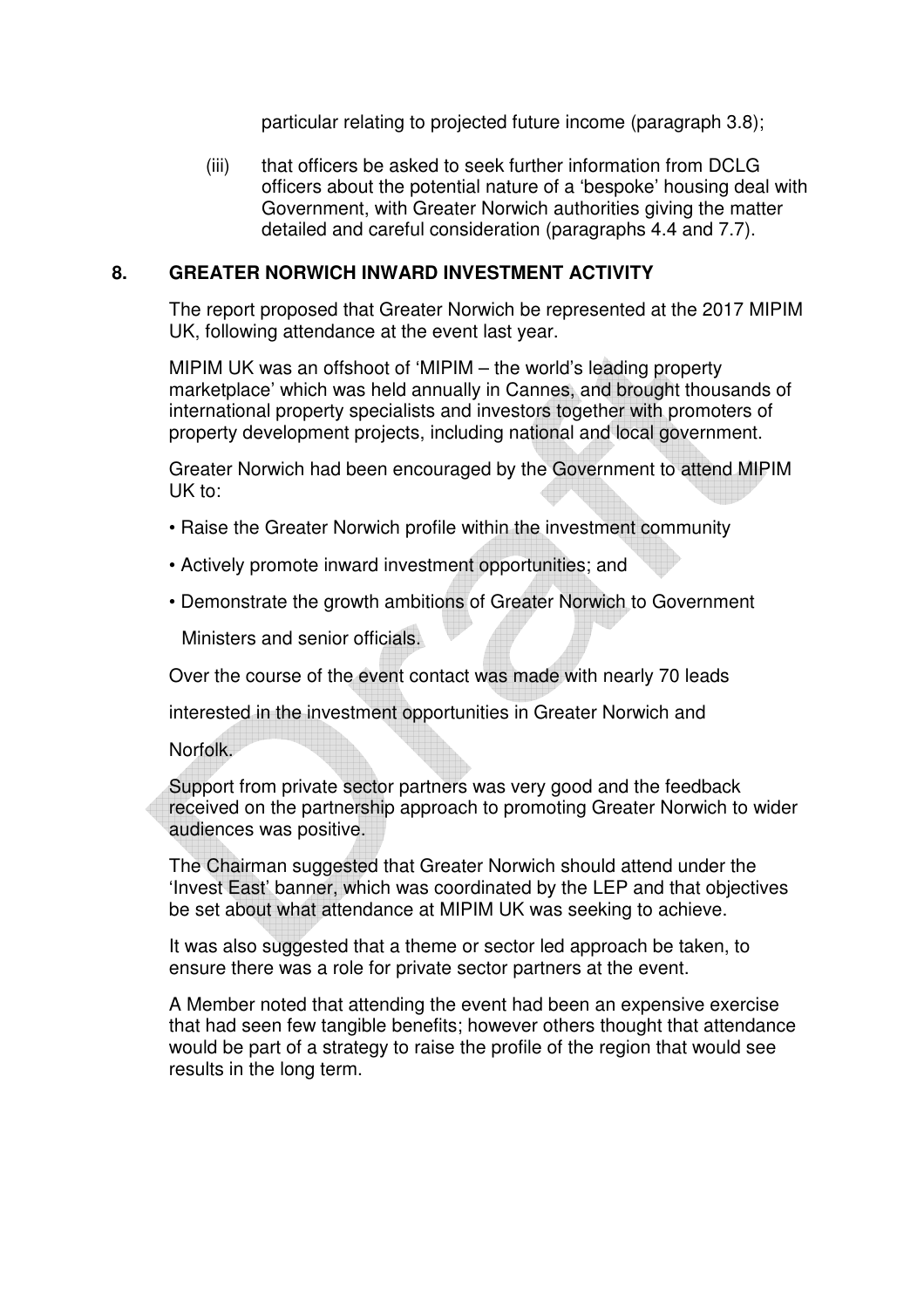## **RESOLVED**

- (i) to note the update on Greater Norwich promotional activity including attendance at MIPIM UK, the development of a visual identity and narrative, and the strengthening of existing partnerships with other sectors; and
- (ii) to note the development of proposals for attendance at MIPIM UK 2017, as part of the Invest East proposition and with a clear set of objectives.

## **9. GREATER NORWICH LOCAL INFRASTRUCTURE FUND**

The report updated the Board on the financial position of the two finalised Local Infrastructure Fund loan agreements as well as progress made towards finalising the loan agreements for the four further schemes.

The two finalised loan agreements were £4.5m to support construction for a roundabout on the A146 at St Georges Park Loddon and £1.5m to support the demolition and redevelopment in Little Plumstead. The loans were expected to be repaid in 2020/21 and 2019/20 respectively.

Members noted that some of the other applicant schemes were unlikely to go ahead over the next few years and that if loans were to be provided they should be time limited to ensure prompt delivery. It was also suggested that a certain amount of risk should be accepted when providing loans.

In light of the delays to the other agreements, it was proposed that some of the funding set aside for the four remaining applicant schemes should be used for other sites that would be ready to go if additional finance was available.

It was suggested that instead of another Call for Sites that Local Plans across Greater Norwich be assessed to identify those sites, with consent, that had stalled for want of additional finance. A list could then be compiled and the developers approached. The list should focus on small and medium sites that could be brought forward quickly, to enable the funds to be recycled and be available for the current, longer term commitments.

## **RESOLVED**

- (i) to note the signing of the second loan agreement, drawdowns to date and the progress of the other proposals approved in principle to date;
- (ii) to review the delivery profile of each of the agreed projects and report back to the next meeting of the Board; and
- (iii) to compile a list of sites with planning permission and the potential to be developed within a short timescale using recycled funds.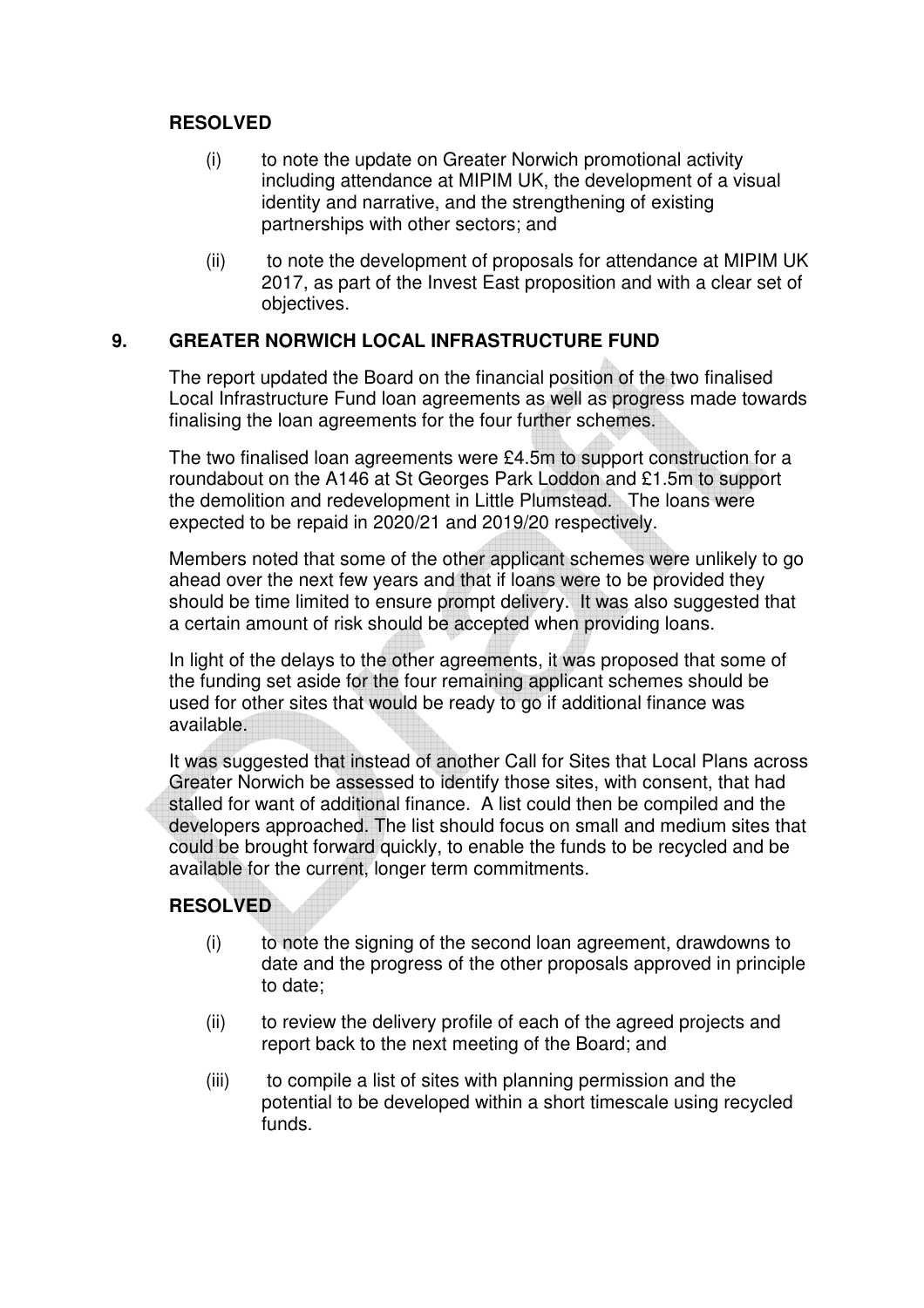# **10. EXCLUSION OF THE PRESS AND PUBLIC**

## **RESOLVED**

that the press and public be excluded from the meeting for the following item of business because otherwise, information which is exempt information by virtue of Paragraph 3 of Part 1 of Schedule 12A of the Local Government Act 1972, as amended by The Local Government (Access to Information) (Variation) Order 2006, would be disclosed to them.

## **11. THE FUTURE OF GREATER NORWICH**

The Board was requested to consider a package of recommendations designed to reinvigorate and develop the Greater Norwich partnership in order to meet the challenges of achieving long term growth. Seeing the position of the GNGB as setting the strategic direction for the partnership as its central body.

Following extensive discussion it was:

## **RESOLVED**

to

- (i) agree the new structure of the partnership as set out in Appendix 3 of the report, and recommend to the partners that this model be adopted at the earliest opportunity;
- (ii) to instruct Chief Executive Officers to commence work and present back to the Board for adoption, a clear vision, objectives and coherent narrative for the growth of Greater Norwich including a strapline to pave the way for:
	- the appointment of a Greater Norwich Director for Growth;
	- the establishment of a special purpose delivery vehicle and - the preparation of a single Greater Norwich Economic and Inward Investment Strategy which will be a priority for preparation later in 2017;

in reporting back to the next Board meeting, identify the minimum staffing requirements to make the arrangements effective and potential sources of funding for a three year budget period;

- (iii) agree to meet on a six weekly cycle;
- (iv) agree to the partners adoption of the Annual Growth Programme for 2017/18 without any provision for maintenance funding but recognise that a sufficient future maintenance pot (18/19 onwards) will be necessary as part of the future investment programmes in the Greater Norwich area;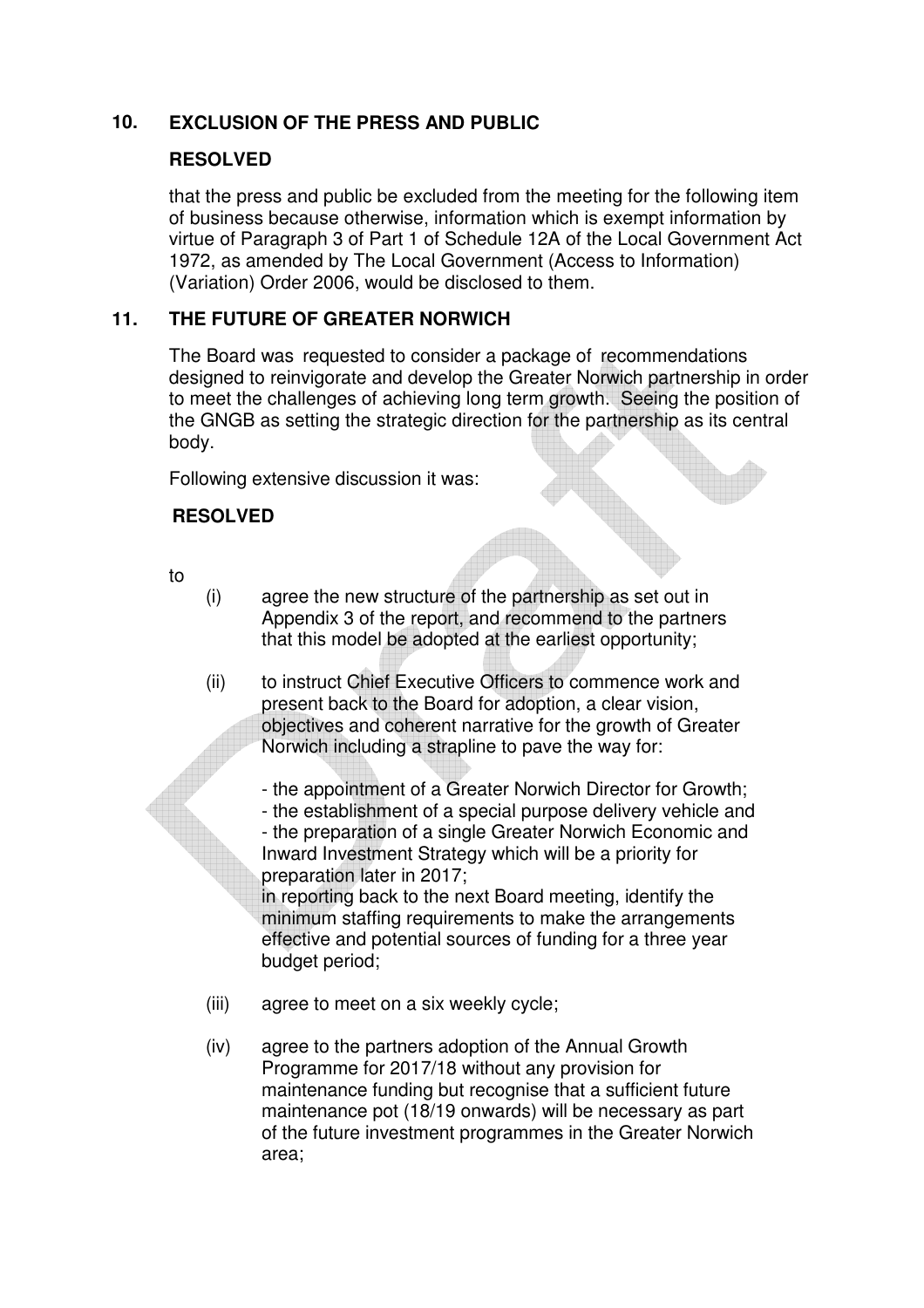- (v) to maintain a commitment to focus growth on the most sustainable locations and deliver sites in the Joint Core Strategy;
- (vi) to give a steer to the Local Plans Working Group, that subject to the evidence not suggesting anything to the contrary, the policy framework within the Greater Norwich Local Plan provides for the housing land supply to be calculated over the single Greater Norwich geography;
- (vii) add 'develop and promote an identity for the GNGB' to the functions of the Board;
- (viii) agree use of > Norwich logo in all communication;
- (ix) agree that all communications around delivery are branded as coming from the GNGB;
- $(x)$  create and use only one website www.greaternorwich.co.uk; the site will mainly focus on selling the area as an area for growth, focussing on people and place and current opportunities for growth. It will incorporate areas for GNDP and GNLP areas as well as agendas/minutes etc;
- (xi) create a suite of central materials to be used to promote the GNGB.

## **12. DATE OF NEXT MEETING**

To be agreed.

The meeting closed at 2.08 pm.